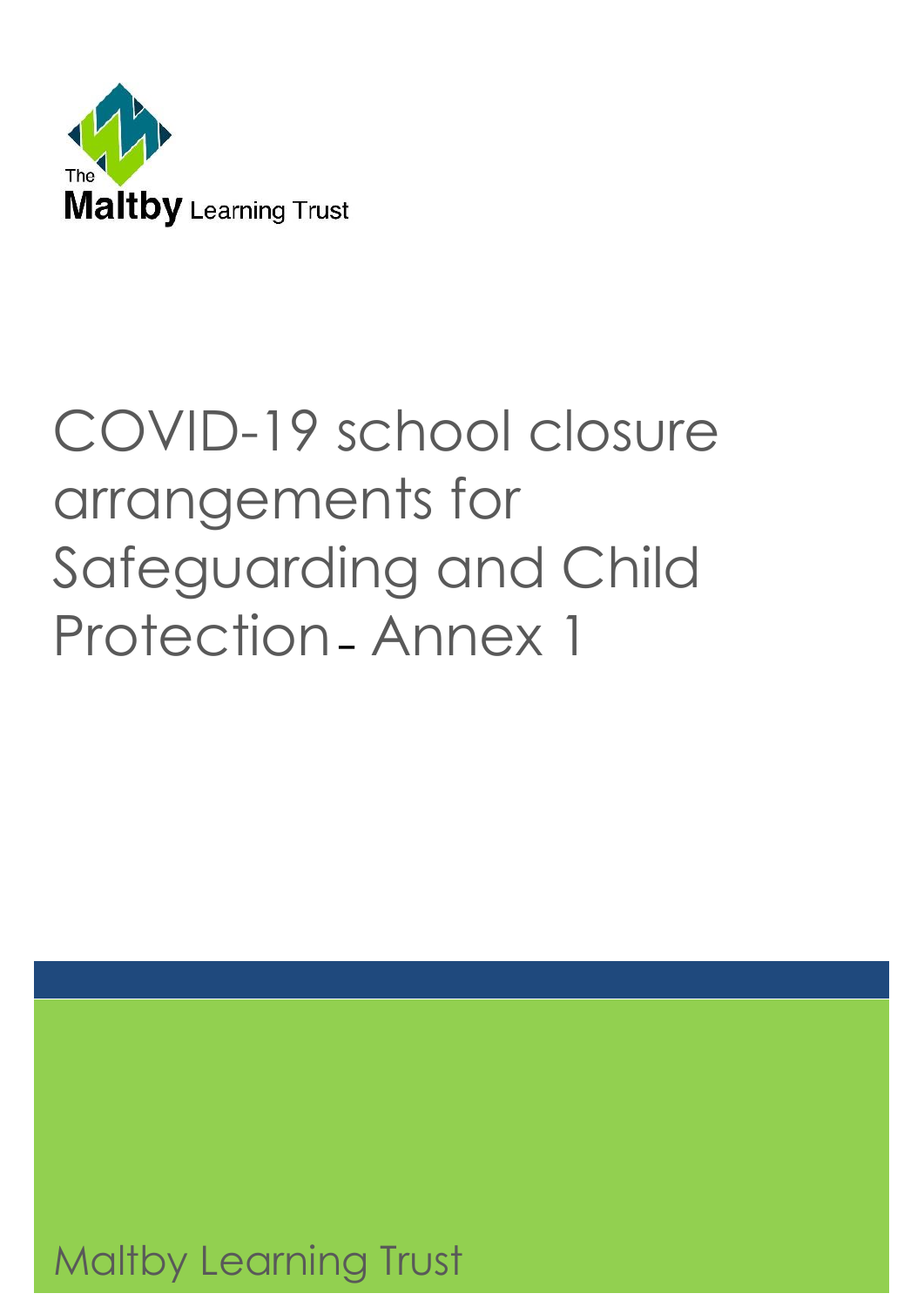# CONTEXT

From 20<sup>th</sup> March 2020 parents were asked to keep their children at home, wherever possible, and for schools to remain open only for those children of workers critical to the COVID-19 response - who absolutely need to attend.

Schools and all childcare providers were asked to provide care for a limited number of children - children who are vulnerable, and children whose parents are critical to the COVID-19 response and cannot be safely cared for at home.

From 1 June 2020 schools were expected to start welcoming back children in key year groups, in addition to those children described above. It was acknowledged this arrangement will differ across schools, depending on classroom size and staffing capacity for the accommodation of the small groups required to ensure safety guidelines are met. Maltby Learning Trust will refer to updated government guidance on actions for education and childcare settings to prepare for wider opening from 1 June 2020 and on implementing protective measures in education and childcare settings to support this.

While the principles of Keeping Children Safe in Education 2019 and the MLT Safeguarding and Child Protection Policy remain the same, the return of greater numbers of children from 1 June 2020 means that there could be an increased identification of safeguarding concerns. This addendum of the MLT Safeguarding and Child Protection policy contains details of our individual safeguarding arrangements in the following areas:

|  | <b>KEY CONTACTS</b> |  |
|--|---------------------|--|
|--|---------------------|--|

| Role                                                                                 | <b>Name</b>                       | <b>Contact number</b> | Email                           |
|--------------------------------------------------------------------------------------|-----------------------------------|-----------------------|---------------------------------|
| Designated<br>Safeguarding Lead                                                      | <b>Mrs</b><br>Heather<br>O'Connor | 01709 812848          | hoconnor@maltbyredwood.com      |
| Deputy Designated<br>Safeguarding<br>Leads                                           | Mrs Julie<br>Shore                | 01709 812848          | jshore@maltbyredwood.com        |
| Designated<br>Teacher for Looked<br>After and<br>Previously Looked<br>After Children | <b>Mrs</b><br>Heather<br>O'Connor | 01709 812848          | hoconnor@maltbyredwood.com      |
| Principal                                                                            | <b>Mrs</b><br>Heather<br>O'Connor | 01709 812848          | hoconnor@maltbyredwood.com      |
| Trust Safeguarding<br>Leader                                                         | Mrs Sara<br>Graham                | 01709 812864          | sgraham@maltbylearningtrust.com |
| <b>Chair of Governors</b>                                                            | Mr Paul<br>Martin                 | 01709 812848          | pmartin@maltbylearningtrust.com |
| Safeguarding<br>Governor / Trustee                                                   | Mr Paul<br>Martin                 | 01709 812848          | pmartin@maltbylearningtrust.com |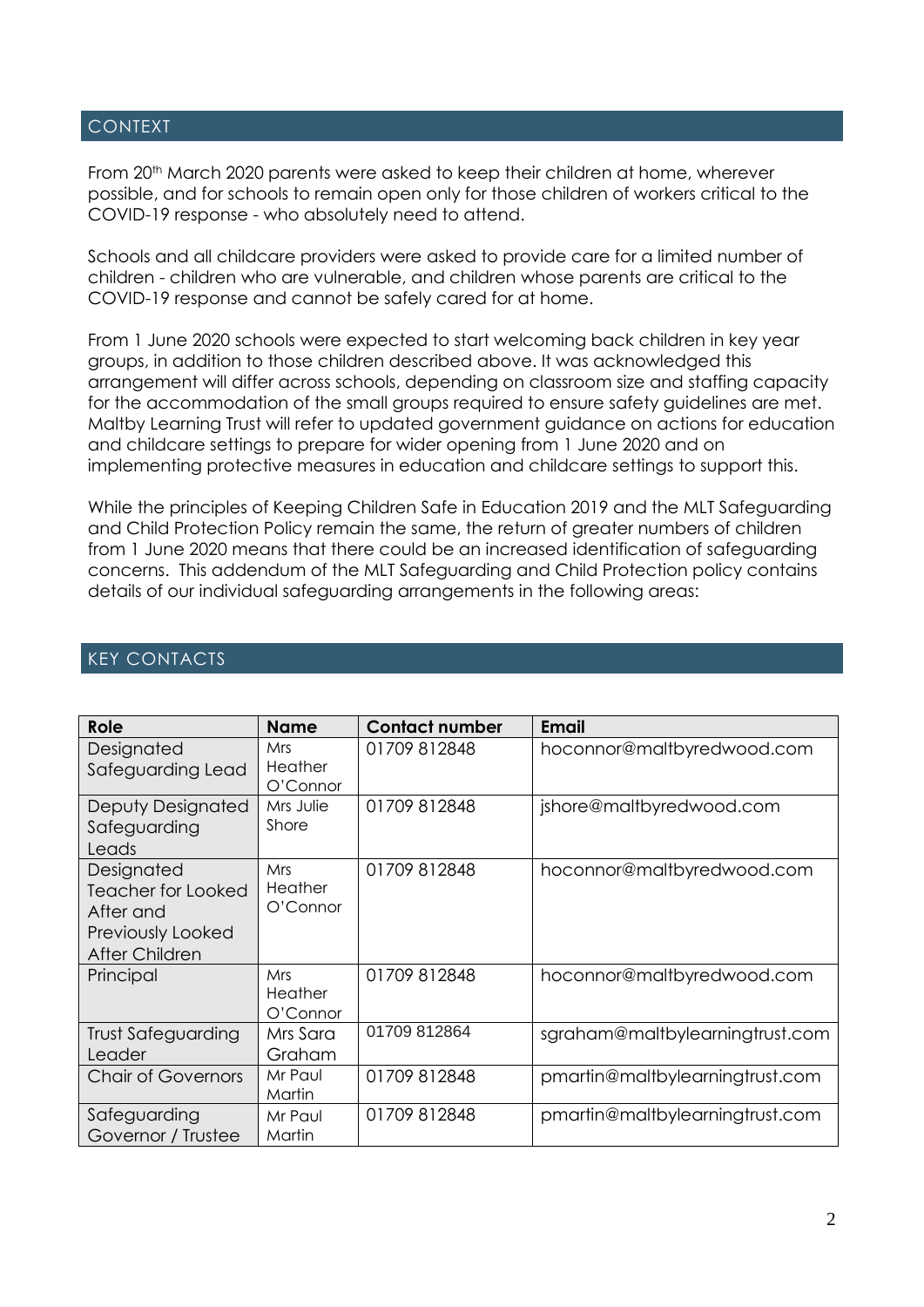

Mrs Heather O'Connor **Mrs** Julie Shore Mrs Heather Mr Paul Martin





# VULNERABLE CHILDREN

Vulnerable children include those who have a social worker and those children and young people up to the age of 25 with education, health and care (EHC) plans.

Those who have a social worker include children who have a Child in Need Plan, Child Protection Plan and those who are looked after by the Local Authority. A child may also be deemed to be vulnerable if they have been assessed as being in need or otherwise meet the definition in section 17 of the Children Act 1989.

Those with an EHC plan will be risk-assessed in consultation with the Local Authority and parents, to decide whether their needs can be as safely or more safely met in school, taking into account the need for any carers, therapists or clinicians required for the provision of any essential services. Attendance is expected for those whose safety needs can be satisfactorily met.

Eligibility for free school meals in and of itself should not be the determining factor in assessing vulnerability.

Senior leaders, especially the Designated Safeguarding Lead (and deputy) know who our most vulnerable children are. They have the flexibility to offer a place to those on the edge of receiving children's social care support.

We will continue to work with and support children's social workers to help protect vulnerable children. This includes working with and supporting children's social workers and the local authority virtual school head (VSH) for looked-after and previously lookedafter children. The lead person for this will be: **Mrs Heather O'Connor.**

There is an expectation that vulnerable children who have a social worker will attend an education setting, so long as they do not have underlying health conditions that put them at increased risk. In circumstances where a parent does not want to bring their child to an education setting, and their child is considered vulnerable, the social worker and designated school officer will explore the reasons for this directly with the parent.

Where parents are concerned about the risk of the child contracting COVID19, Academy staff or the social worker will talk through these anxieties with the parent/carer following the advice set out by Public Health England.

The Trust will encourage our vulnerable children and young people to attend a school, including remotely if needed.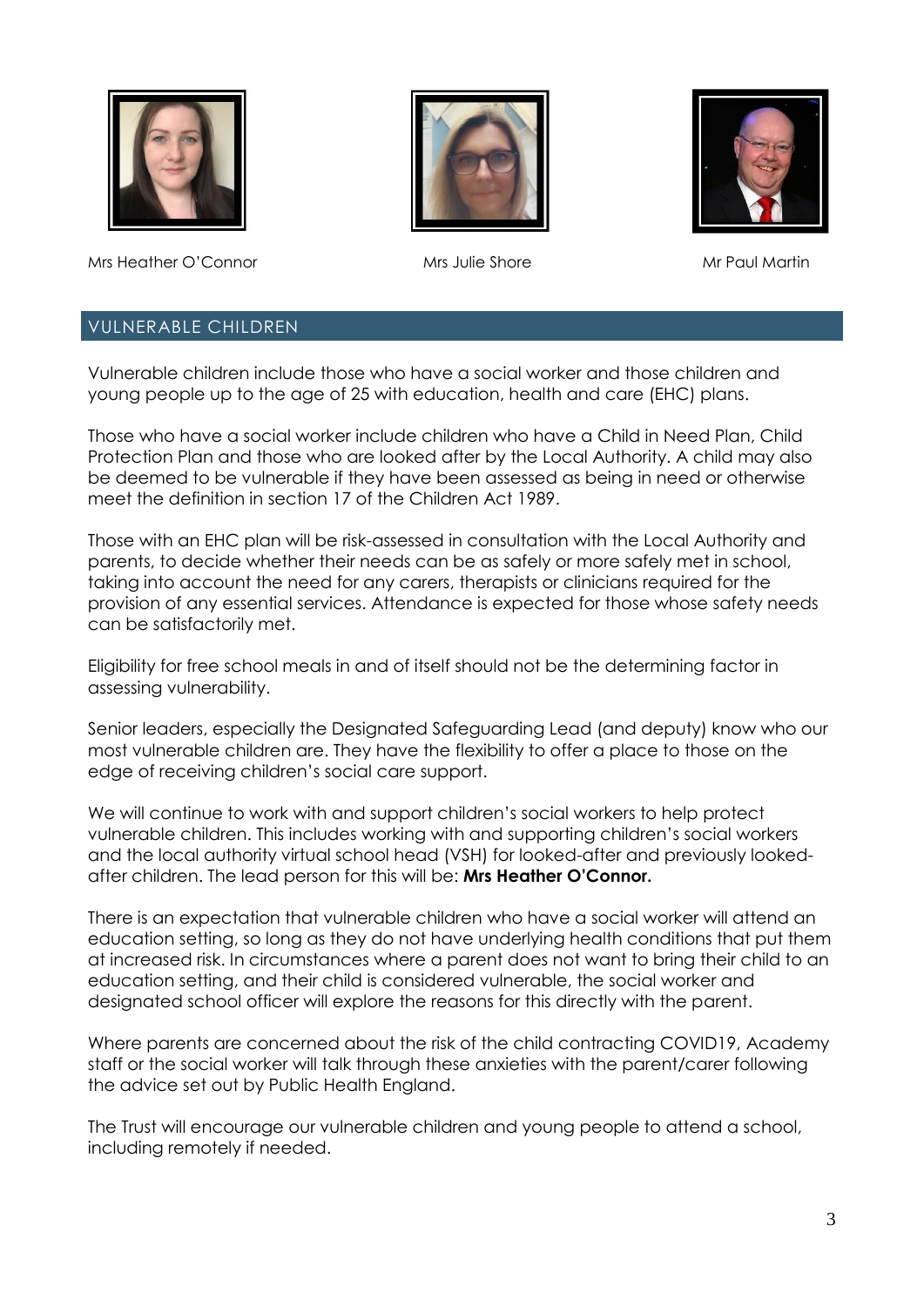## ATTENDANCE MONITORING

Schools are required to resume taking their attendance register from 1 June 2020 or the date of reopening and continue to complete the online Educational Setting Status form: [https://www.gov.uk/government/publications/coronavirus-covid-19-attendance](https://www.gov.uk/government/publications/coronavirus-covid-19-attendance-recording-for-educational-settings)[recording-for-educational-settings](https://www.gov.uk/government/publications/coronavirus-covid-19-attendance-recording-for-educational-settings)

If the school remains closed, we will complete the return once as requested by the DfE.

The Academy and social workers will agree with parents/carers whether children in need should be attending school – Academies will then follow up on any pupil that they were expecting to attend, who does not. The Academy will also follow up by telephone, communication through the MyEd and Class Dojo apps and, where necessary, by doorstep visit, with any parent or carer who has arranged care for their child(ren) and the child(ren) subsequently do not attend.

To support the above, the Academy will, when communicating with parents/carers and carers, confirm emergency contact numbers are correct and ask for any additional emergency contact numbers where they are available.

In all circumstances where a vulnerable child does not take up their place at school, or discontinues, Academy staff will notify their social worker.

#### DESIGNATED SAFEGUARDING LEAD

Each Academy has a Designated Safeguarding Lead (DSL) and a Deputy DSL.

The Designated Safeguarding Lead is: **Mrs Heather O'Connor**

The Deputy Designated Safeguarding Lead is: **Mrs Julie Shore**

The optimal scenario is to have a trained DSL (or deputy) available on site. Where this is not the case a trained DSL (or deputy) will be available to be contacted via phone or online video - for example when working from home.

Where a trained DSL (or deputy) is not on site, in addition to the above, a senior leader will assume responsibility for co-ordinating safeguarding on site.

This might include updating and managing access to child protection online management system, CPOMS and liaising with the offsite DSL (or deputy) and as required liaising with children's social workers where they require access to children in need and/or to carry out statutory assessments at the school or college.

It is important that all Academy staff and volunteers have access to a trained DSL (or deputy). On each day, the staff on site will be made aware of who that person is and how to contact them.

The DSL will continue to engage with social workers, and attend all multi-agency meetings, which can be done remotely.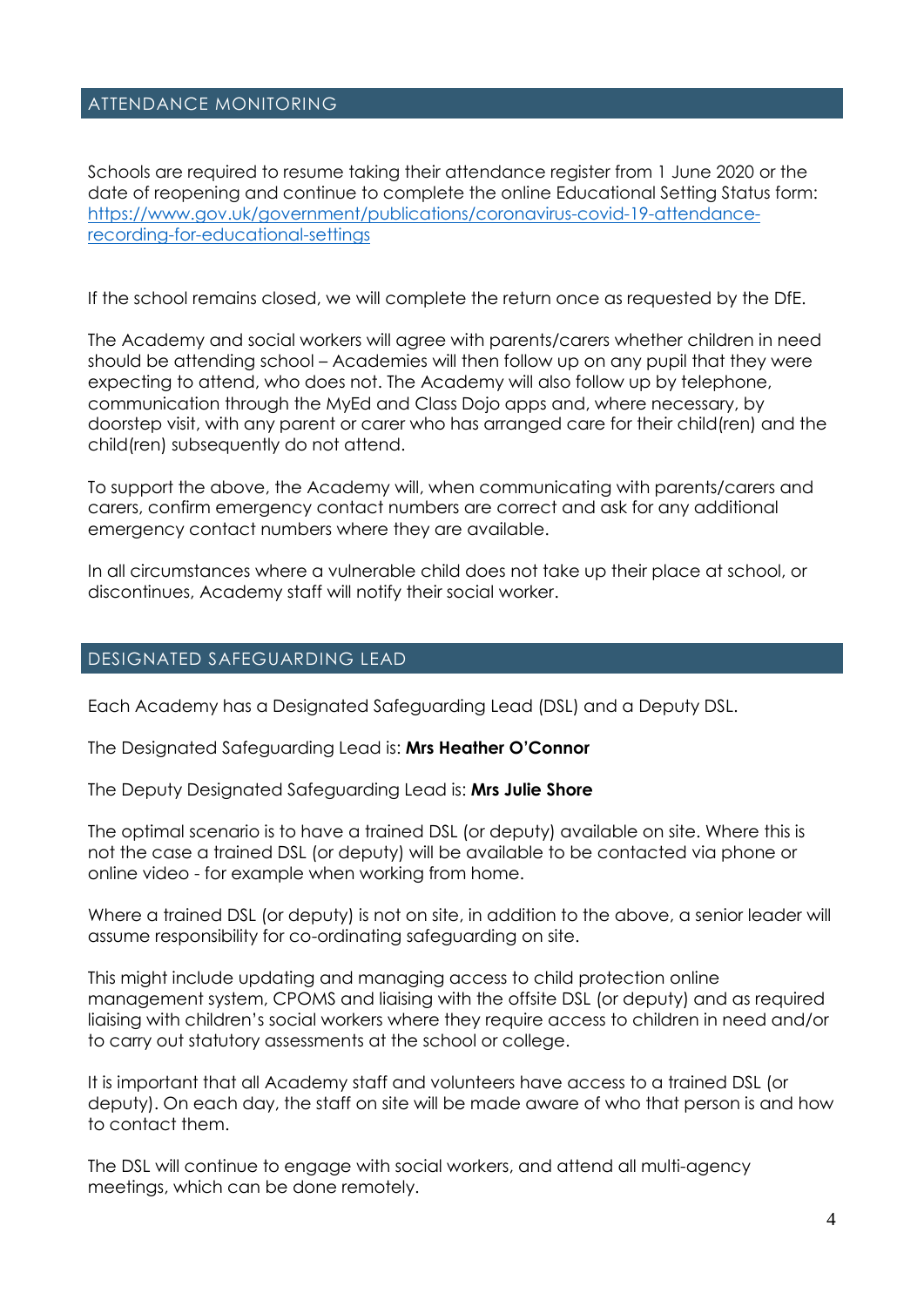The DSL will ensure that the welfare and child protection records for any child moving schools, particularly those categorised above as a vulnerable child, will be provided to the receiving establishment or received from the outgoing establishment as soon as reasonably possible.

## REPORTING A CONCERN

Where staff have a concern about a child, they should continue to follow the process outlined in the school Safeguarding Policy, this includes making a report via CPOMS, which can be done remotely.

In the unlikely event that a member of staff cannot access their CPOMS from home, they should email the Designated Safeguarding Lead, Principal and the Trust Safeguarding Lead. This will ensure that the concern is received.

Staff are reminded of the need to report any concern immediately and without delay.

Where staff are concerned about an adult working with children in the school, they should use a yellow form to report the concern to the Principal. If there is a requirement to make a notification to the Principal whilst away from school, this should be done verbally and followed up with an email to the Principal.

Concerns around the Principal should be directed to the Chair of Governors.

The Multi-Academy Trust will continue to offer support in the process of managing allegations.

## SAFEGUARDING TRAINING AND INDUCTION

DSL training is very unlikely to take place whilst there remains a threat of the COVID 19 virus.

For the period COVID-19 measures are in place, a DSL (or deputy) who has been trained will continue to be classed as a trained DSL (or deputy) even if they miss their refresher training.

All existing school staff have had safeguarding training and have read part 1 of Keeping Children Safe in Education (2019). The DSL should communicate with staff any new local arrangements, so they know what to do if they are worried about a child.

Where new staff are recruited, or new volunteers enter the Academy, they will continue to be provided with a safeguarding induction.

If staff are deployed from another education or children's workforce setting to our school, we will take into account the DfE supplementary guidance on safeguarding children during the COVID-19 pandemic and will accept portability as long as the current employer confirms in writing that:-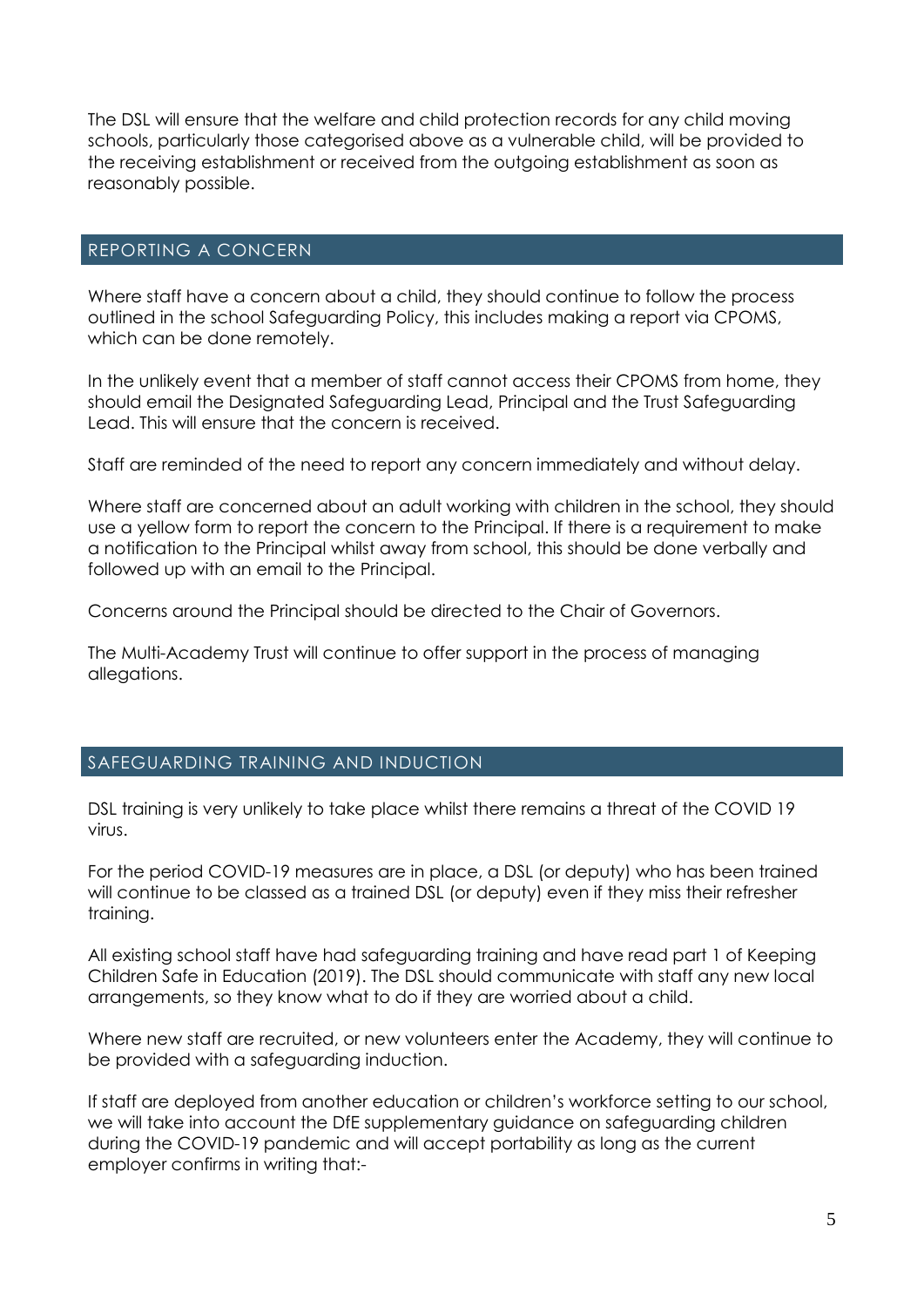- the individual has been subject to an enhanced DBS and children's barred list check
- there are no known concerns about the individual's suitability to work with children
- there is no ongoing disciplinary investigation relating to that individual

For movement within the Trust, schools should seek assurance from the Multi-Academy Trust (MAT) HR Manager that the member of staff has received appropriate safeguarding training.

Upon arrival, they will be given a copy of the receiving setting's child protection policy, confirmation of local processes and confirmation of DSL arrangements.

# SAFER RECRUITMENT/VOLUNTEERS AND MOVEMENT OF STAFF

It remains essential that people who are unsuitable are not allowed to enter the children's workforce or gain access to children. When recruiting new staff, the Academy will continue to follow the relevant safer recruitment processes for their setting, including, as appropriate, relevant sections in part 3 of Keeping Children Safe in Education (2019) (KCSIE).

In response to COVID-19, the Disclosure and Barring Service (DBS) has made changes to its guidance on standard and enhanced DBS ID checking to minimise the need for face-toface contact.

If staff are deployed from another education or children's workforce setting to our school, we will take into account the DfE supplementary guidance on safeguarding children during the COVID-19 pandemic and will accept portability as long as the current employer confirms in writing that:-

- the individual has been subject to an enhanced DBS and children's barred list check
- there are no known concerns about the individual's suitability to work with children
- there is no ongoing disciplinary investigation relating to that individual

Where Academies are utilising volunteers, we will continue to follow the checking and risk assessment process as set out in paragraphs 167 to 172 of KCSIE. Under no circumstances will a volunteer who has not been checked be left unsupervised or allowed to work in regulated activity.

The Academy will continue to follow the legal duty to refer to the DBS anyone who has harmed or poses a risk of harm to a child or vulnerable adult. Full details can be found at paragraph 163 of KCSIE.

The Academy will continue to consider and make referrals to the Teaching Regulation Agency (TRA) as per paragraph 166 of KCSIE and the TRA's 'Teacher misconduct advice for making a referral.

Whilst acknowledging the challenge of the current National emergency, it is essential from a safeguarding perspective that any school is aware, on any given day, which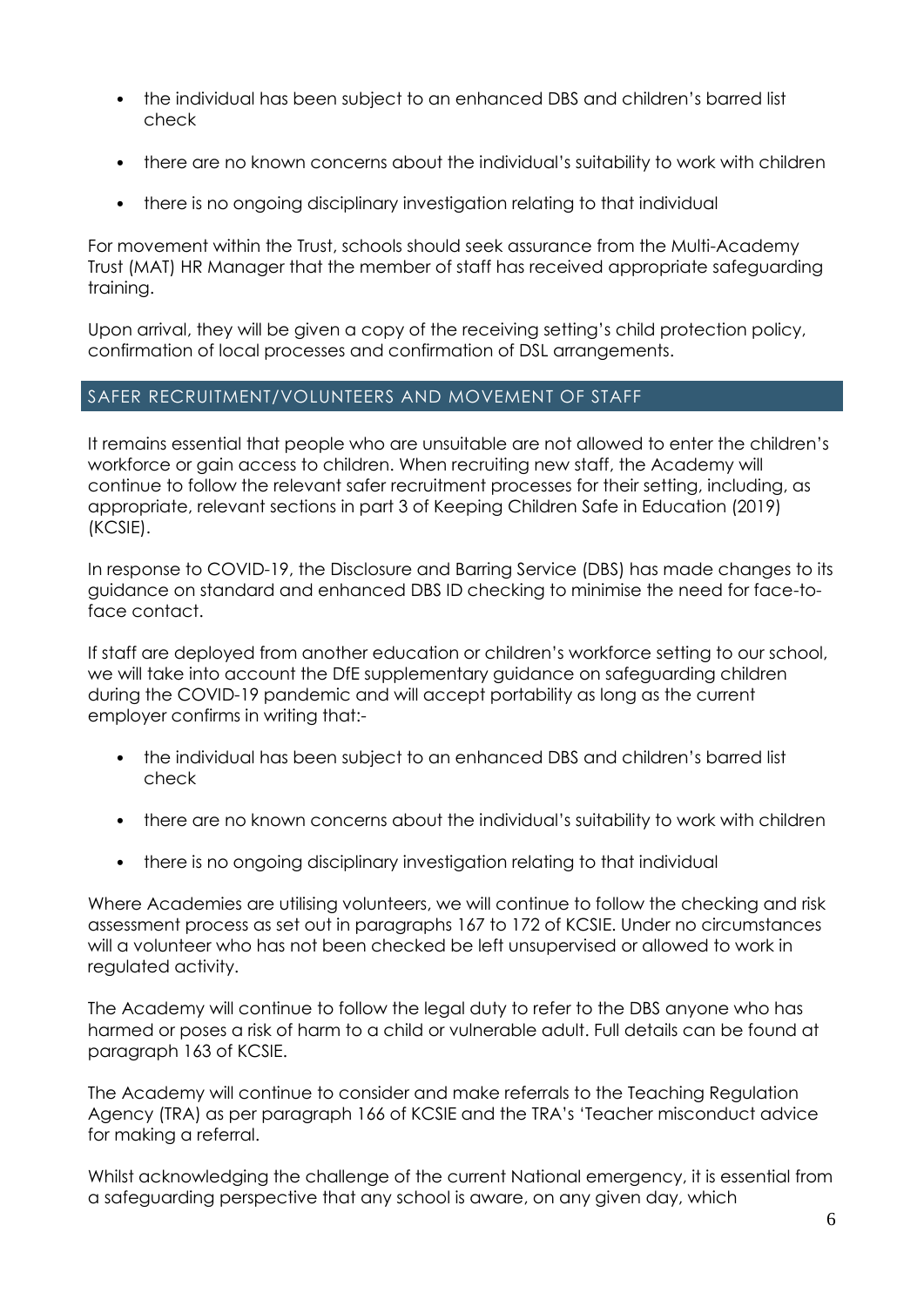staff/volunteers will be in the school or college, and that appropriate checks have been carried out, especially for anyone engaging in regulated activity. As such, the Academy will continue to keep the single central record (SCR) up to date as outlined in paragraphs 148 to 156 in KCSIE.

# ONLINE SAFETY IN SCHOOLS AND COLLEGES

The Academy will continue to provide a safe environment, including online. This includes the use of an online filtering system.

Where students are using computers in school, appropriate supervision will be in place.

Communication with parents will be used to reinforce the importance of children being safe online.

# CHILDREN AND ONLINE SAFETY AWAY FROM SCHOOL AND COLLEGE

It is important that all staff who interact with children, including online, continue to look out for signs a child may be at risk. Any such concerns should be dealt with as per the Child Protection Policy and where appropriate referrals should still be made to children's social care and as required, the police.

Online teaching should follow the same principles as set out in the MAT code of conduct.

The Academy will ensure any use of online learning tools and systems is in line with privacy and data protection/GDPR requirements.

Below are some things to consider when delivering virtual lessons, especially where webcams are involved:

- No 1:1s, groups only
- Staff and children must wear suitable clothing, as should anyone else in the household.
- Any computers used should be in appropriate areas, for example, not in bedrooms; and the background should be blurred.
- The live class should be recorded so that if any issues were to arise, the video can be reviewed.
- Live classes should be kept to a reasonable length of time, or the streaming may prevent the family 'getting on' with their day.
- Language must be professional and appropriate, including any family members in the background.
- Staff must only use platforms specified by senior managers and approved by our IT network manager / provider to communicate with pupils
- Staff should record, the length, time, date and attendance of any sessions held.
- $\bullet$

SUPPORTING CHILDREN NOT IN SCHOOL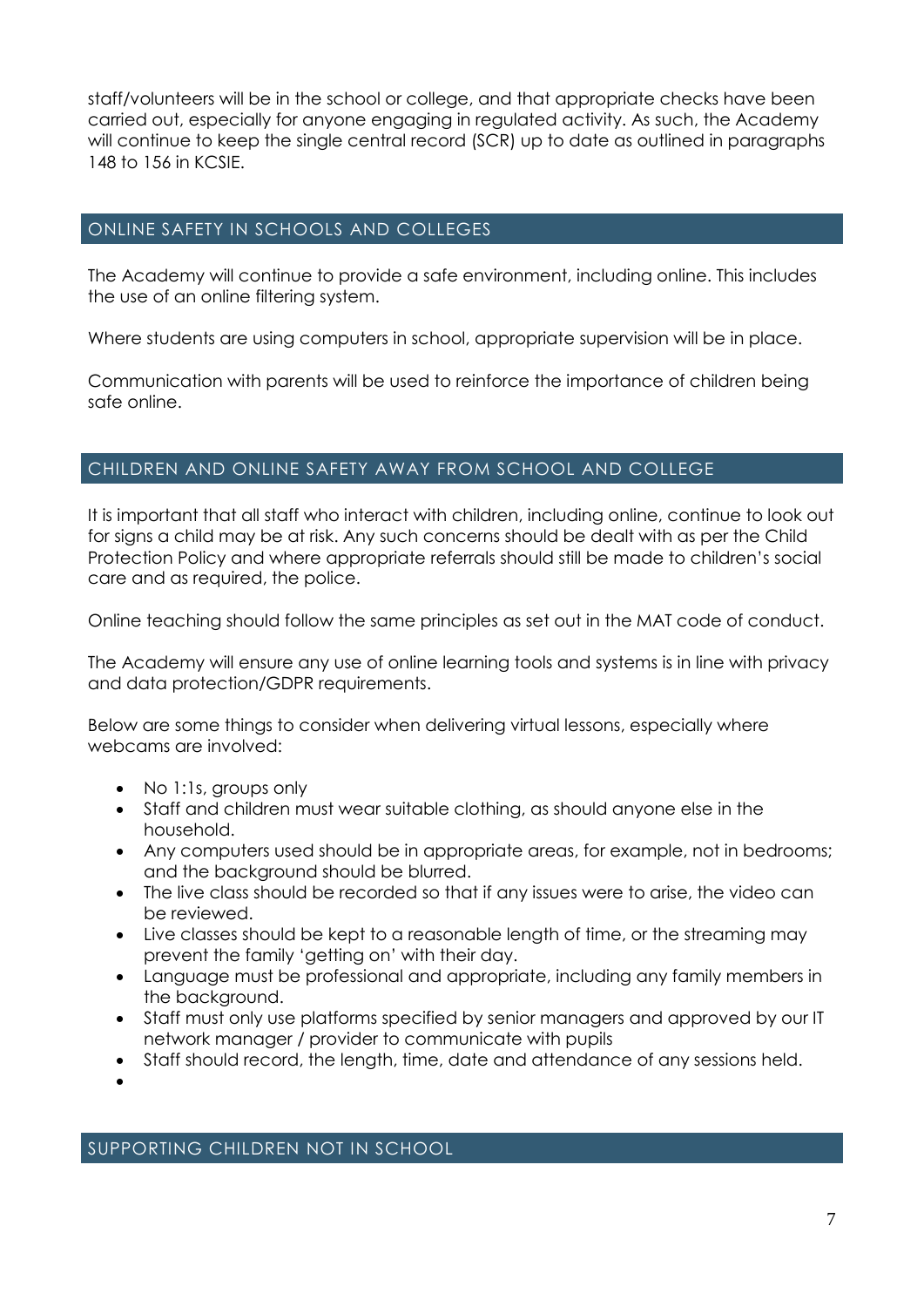The Trust is committed to ensuring the safety and wellbeing of all its Children and Young people. The DSL will provide support to teachers and pastoral staff to ensure that contact is maintained with children and their families who are not yet returning to school, speaking directly to children wherever possible to help identify any concerns. Where a member of staff has occasion to use a personal phone to make these calls, they should withhold their personal number.

Where the DSL has identified a child to be on the edge of social care support, or who would normally receive pastoral-type support in school, they should ensure that a robust communication plan is in place for that child or young person.

Details of this plan must be recorded on CPOMS, as should a record of any contact made.

The communication plans can include; remote contact, phone contact, door-step visits. Other individualised contact methods should be considered and recorded.

The Academy and its DSL will work closely with all stakeholders to maximise the effectiveness of any communication plan.

This plan must be reviewed regularly (at least once a fortnight) and where concerns arise, the DSL will consider any referrals as appropriate.

The school will share safeguarding messages on its website and social media pages.

The Trust recognises that school is a protective factor for children and young people, and the current circumstances, can affect the mental health of pupils and their parents/carers. Teachers at Maltby Learning Trust need to be aware of this in setting expectations of pupils' work where they are at home.

# SUPPORTING CHILDREN IN SCHOOL

Maltby Learning Trust is committed to ensuring the safety and wellbeing of all its children and young people. .

Maltby Learning Trust will continue to be a safe space for all children to attend and flourish. The Principal in each Academy will ensure that appropriate staff are on site and staff to pupil ratio numbers are appropriate, to maximise safety.

Maltby Learning Trust will refer to the Government guidance for education and childcare settings on how to implement social distancing and continue to follow the advice from Public Health England on handwashing and other measures to limit the risk of spread of COVID19.

Maltby Learning Trust will ensure that where we care for children of critical workers and vulnerable children on site, we ensure appropriate support is in place for them. This will be bespoke to each child and recorded on CPOMS.

Where any Academy has concerns about the impact of staff absence – such as our Designated Safeguarding Lead or first aiders – we will discuss them immediately with the trust.